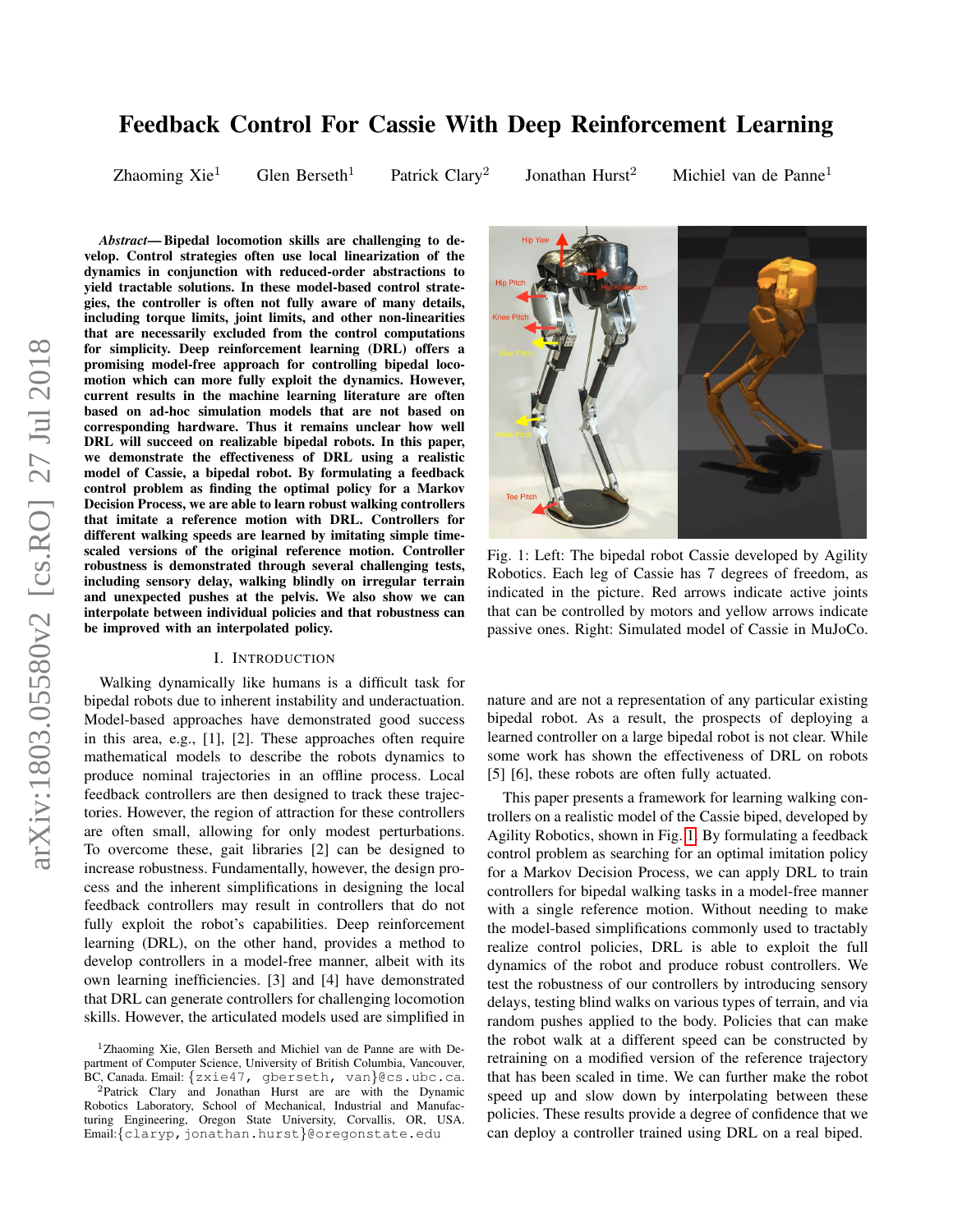#### II. RELATED WORK

Deep reinforcement learning has been applied to multiple robotics tasks, e.g., [5] [6]. While these results are impressive, the robots are fully actuated robotic arms. In this work, we are interested in the control of a bipedal robot to perform dynamic walking motions, which is inherently underactuated and unstable.

There exist various examples of using reinforcement learning for bipedal robot walking tasks, e.g. [7] [8]. The work in this direction has often been applied to simple bipeds with large feet that will not fall during the training process [7] or that walk in 2D [8]. By using a multi-layer neural network, we are able to train more capable controllers that can make an unstable biped walk in 3D.

The application of deep reinforcement learning to the problem of bipedal locomotion has recently become a popular benchmark problem in reinforcement learning. However, the actuators are typically assumed to be capable of large torques and the resulting motion is unrealistic [9] [10] [11]. As a result, it is unlikely that these motions can be realized on a real robot. Even when the resulting motions are more realistic [3] [4], the models considered are constructed from simple primitives such as boxes or cylinders, and are generally not good representations of real world robots. In this work, we directly work with a realistic model of the bipedal robot Cassie, where the actuators produce only limited torques that match the capability of the real robot, and physical constraints such as the reflected inertia of the actuators are also modeled in detail.

Feedback control methods have been shown to be successful on complex bipedal robots. Using the dynamics of the robot, desired behaviors can be computed offline using optimal control techniques such as direct collocation [12] and quadratic programming (QP) [1], and local control can then be computed online to make the robot track these desired motions. However, during the online control phase, linearization of the dynamics is often used, with a corresponding limitation on the robustness. Gait libraries [2] can be used to help a robot handle larger perturbations by computing multiple gaits offline. In this work we use only a single reference trajectory and learn a controller that can handle large disturbances. Furthermore, since we are using model-free methods, the controller does not need to work with simplified models of the dynamics, as required by numerous model-based approaches. Through experience, the full complexities and limitations of the robot dynamics can be taken into account by the controller. This comes with the caveat that the policy is developed in simulation and that additional effort may still be required to deal with the mismatch between the detailed simulation and reality.

#### III. BACKGROUND

In this section, we briefly review reinforcement learning, feedback control and how we transform a feedback control problem into a reinforcement learning problem.

# *A. Reinforcement Learning and Policy Gradient Methods*

A task in RL is often presented in as a Markov Decision Process (MDP) defined by a tuple  $\{S, A, p, \gamma, r\}$ , where  $S \in$  $\mathbb{R}^n$  is the state space,  $A \in \mathbb{R}^m$  is the set of possible actions, and  $\gamma \in [0, 1]$  is the discount factor. The transition function  $p: S \times A \times S \rightarrow [0, 1]$  defines the dynamics of the system, and the reward function  $r : S \times A \rightarrow \mathbb{R}$  provides the agent with a scalar reward at each state transition. A policy  $\pi$ :  $S \times A \rightarrow [0, 1]$  represents the action distribution given the current state  $s_t$ . The goal in reinforcement learning is to find a policy  $\pi$  that maximizes the agent's expected return. In the case of a parametric policy  $\pi_{\theta}$  with parameters  $\theta$ , the optimal policy can be determined by optimizing the objective  $J(\theta)$ ,

$$
\max_{\theta} J(\theta) = E_{\tau \sim \rho_{pi_{\theta}}(\tau)} \left[ \sum_{t=0}^{T-1} \gamma^t r(s_t, a_t) \right]
$$

where  $\rho_{\pi}$  represents the distribution of trajectories  $\tau = (s_0, a_0, ..., s_{T-1}, a_{T-1}, s_T)$  induced by  $\pi$ .

In deep reinforcement learning,  $\theta$  often represents the set of parameters for a multi-layer neural network. Policy gradient methods [13] are a popular class of algorithms for finding the optimal  $\theta$ . These methods iteratively improve the policy by estimating the gradient of  $J(\theta)$  using rollouts and performing gradient ascent on the objective.

#### *B. Feedback Control*

In the control literature, bipedal robot locomotion control is often designed to be a feedback law for tracking some desired behavior. Given a dynamical system  $x_{t+1} = f(x_t, u_t)$ , where  $x_t, x_{t+1} \in X \in \mathbb{R}^n$  are the states of the dynamical system at time t and  $t + 1$ , and  $u_t \in U \in \mathbb{R}^m$  is the control input at time t, the equation of motion  $f : \mathbb{R}^n \times$  $\mathbb{R}^m \to \mathbb{R}^n$  describes how the dynamical system evolves over time. Trajectory optimization is often done offline to produce a nominal trajectory with  $\hat{X} = \{x_0, x_1, \ldots, x_T\}$ and  $U = \{u_0, u_1, \ldots, u_{T-1}\}$ that satisfies the equation of motion. Then a feedback law  $u_t = g(x_t, \hat{x}_t)$  is calculated online to track the nominal trajectory by minimizing some distance metrics in  $X$  and  $U$ . This usually involves solving a QP by linearizing the system dynamics along the nominal trajectory [14] [1]. A popular choice is the Time Varying Linear Quadratic Regulator (TVLQR) [15], where one solves the following QP:

minimize 
$$
\sum_{t=1}^{T-1} \delta_{u_t}^T R \delta_{u_t} + \delta_{x_t}^T Q \delta_{x_t}
$$
  
subject to 
$$
\delta_{x_{t+1}} = A_t \delta_{x_t} + B_t \delta_{u_t}
$$

Here  $\delta_{x_t} = x_t - \hat{x}_t$ ,  $\delta_{u_t} = u_t - \hat{u}_t$ , and  $A_t$ ,  $B_t$  come from the linearized dynamics around  $f(\hat{x}_t, \hat{u}_t)$ . The distance metrics considered are quadratic functions defined in X and U.

# *C. Feedback Control interpreted as Reinforcement Learning Problem*

Given the dynamical system above and a reference motion  $\hat{X}$ , we can formulate an MDP. Let the set of states  $S =$  $X \times \hat{X}$ , and actions  $A = U$ , then a natural choice for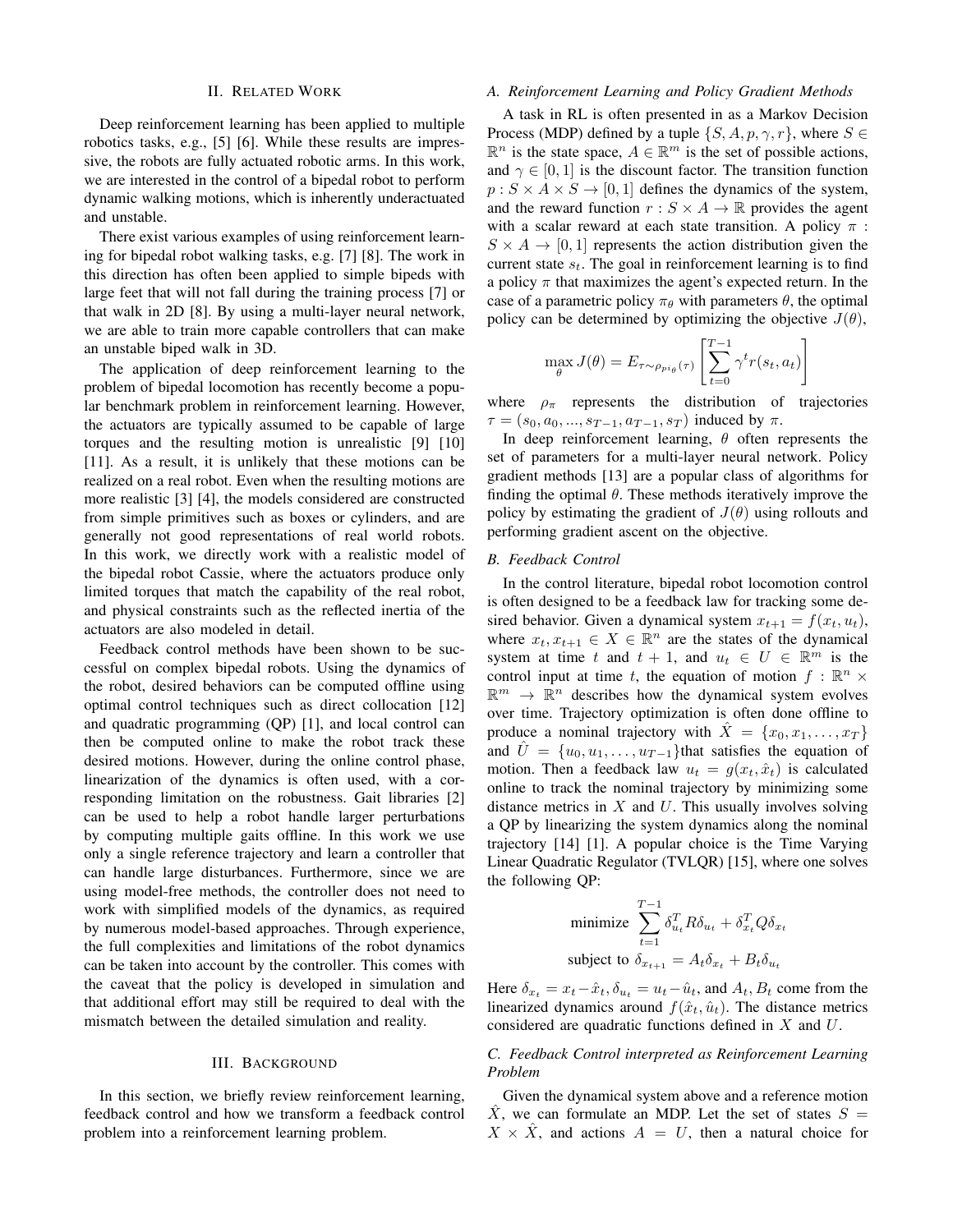the transition function  $p : S \times A \times S \rightarrow [0,1]$  is by setting  $p((f(x_t, u_t), \hat{x}_{t+1})|(x_t, \hat{x}_t), u_t) = 1$  and setting it to 0 everywhere else. The reward function  $r$  can be specified as the negative of the distance metrics defined in the space of  $X$  and  $U$ . Then the original feedback control problem can be viewed as finding the optimal policy for this MDP, and can be solved using reinforcement learning algorithms.

Note that if we set the discount factor  $\lambda = 1$ , linearly approximate the transition function  $p$  and let the metrics be quadratic functions, then finding the optimal policy is equivalent to solving a TVLQR. The result would be a time varying linear policy. But since it is based on a linear approximation, applying it to highly nonlinear systems like the Cassie robots can fail when subjected to large disturbance.

In this paper we use a reference trajectory with only state information, so we only consider metrics defined in the state space  $X$  of the dynamical system for our reward function. By parameterizing the policy using a multi-layer neural network, therefore presenting a much richer policy space than that afforded by linear controllers. A more expressive policy may allow the controllers to develop more sophisticated recovery strategies in the presence of significant perturbations.

#### IV. METHODS

#### *A. State Space and Action Space*

As mentioned in the previous section, the state for the MDP problem we are trying to solve is represented as the state and reference state of the dynamical system. In the case of Cassie, the state consists of the pelvis' position, orientation, velocity and angular velocity, plus the joint angle and joint velocity of all the active and passive joints. The combined representation yields an 82D state space. For this specific reference motion, the robot is moving in the  $x$ direction, so we are neglecting the  $x$  position in our state representation, yielding a final 80D state space.

As shown by Peng et al. [16], using PD control targets as the action space can greatly improve learning efficiency. We are choosing target joint angles for the active joints as our action  $a$ , and a low level PD controller applies the following torque to track these joint angles:  $\tau = P(a - p_{active})$  –  $D(v_{active})$ , where P, D are the PD gains and  $p_{active}$ ,  $v_{active}$ are the current joint angles and joint velocities for the active joints. This produces a 10D action space. With the reference motion, a natural choice for target joint angles would be the reference joint angles. However, due to the underactuation of the robot, directly applying PD control to track the reference joint angles will quickly lead to the robot falling. However, the reference joint angles provide a hint as to what a desired action might be, instead of directly outputting the target angles, we choose to let our policy learn how to augment the reference angles. So, our policy output is in the form of  $\delta_a$ , and the action we use is  $a = \hat{a} + \delta_a$ , where  $\hat{a}$  is the reference joint angles of the active joints from the reference motion. The control framework can be seen in Fig. [2.](#page-2-0)

<span id="page-2-0"></span>

Fig. 2: Diagram for our control framework. The policy takes the robot state and reference state as input, and the output is added to the reference joint angles for the active joints. The result is then provided to a low level PD controller as target joint angles.

#### *B. Reference Motion and Simulation*

In principle, our framework can incorporate any reference motion that describes how the robot is expected to move over time. In this paper, we use a reference motion of Cassie taking two steps in the  $+x$  direction. We then extend this two-step motion by copying it repeatedly, except for the value describing the  $x$  position of the pelvis, which increases smoothly over time to represent the robot's continuous forward movement.

At the beginning of each episode, the pose of the robot is set to a state randomly selected from the reference motion. To avoid the excess exploring of poor states, we terminate the episode early and set the remaining rewards to be 0 if the reward the robot received in the previous state is below some value or when the height of the pelvis makes the robot unstable. Further details are described in Section V.

#### <span id="page-2-1"></span>*C. Network and Learning Algorithm*

We use an actor-critic learning framework for our experiments. The actor and critic are parametrized by neural networks with parameters  $\theta$  and  $\phi$ , the network structure is shown in Fig. [3.](#page-3-0) Two-layer neural networks are used for both actor and critic, with all hidden layers having a size of 256. ReLU activations are used between the hidden layers, and the output of the actor is passed through a  $Tan H$  function to limit the range of the final output.

We use the Proximal Policy Optimization (PPO) [17] to optimize our policy. PPO is an on-policy, model-free reinforcement algorithm based on the stochastic policy gradient framework, and there exist multiple variations in practice. PPO has been successfully applied to bipedal locomotion tasks [9] [4]. As pointed out by Henderson et al. [18], the implementation details can significantly impact the performance of reinforcement learning algorithms, and thus here we briefly describe our implementation.

Before each network update, we sample  $N$  trajectories of maximum length  $T$  using the current policy, each trajectory starts from a random pose sampled from the reference motion. Tuples of the transitions and rewards are collected as  $\{s_t, a_t, s_{t+1}, r_t\}$ , where  $s_t = (x_t, \hat{x}_t)$  and  $a_t = u_t$  are the state and action at time t from a trajectory. The value of  $s_t$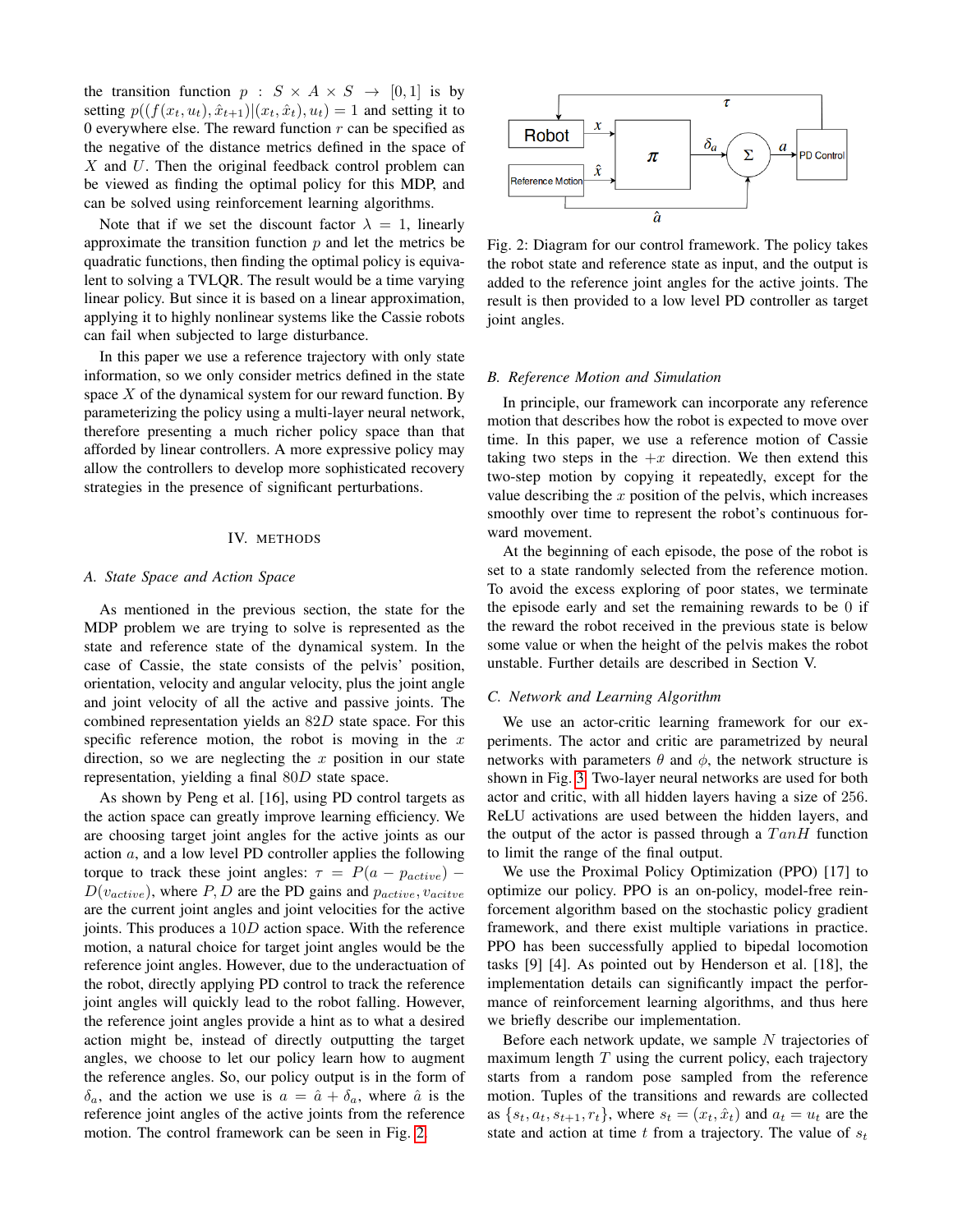<span id="page-3-0"></span>

Fig. 3: The actor-critic network used to parametrize the policy and the value function. The output of the policy network  $\delta_a$  is added to the current reference angle of the active joints. The result is then used as the target joint angles for PD control.

is estimated using these samples,

$$
\hat{V}_t = \sum_{t'=t}^{T} \gamma^{t'-t} r_{t'} + V_{\phi}(s_{T+1}).
$$

The critic network parameters  $\phi$  are updated by minimizing:

$$
L_V(\phi) = \frac{1}{N} \sum_{i=1}^{N} \left(\frac{1}{T} \sum_{t=1}^{T} (\hat{V}^i - V_{\phi}(s_t^i))^2\right).
$$

where the superscript  $i$  indicates the  $i$ th trajectory sampled.

The actor network is updated using the estimated advantage function:

$$
\hat{A}_t = \hat{V}_t - V_\phi(s_t).
$$

Let  $\pi_{old} \leftarrow \pi_{\theta}$  and  $\rho_t = \frac{\pi_{\theta}(a_t|s_t)}{\pi_{old}(a_t|s_t)}$  $\frac{\pi_{\theta}(a_t|s_t)}{\pi_{old}(a_t|s_t)}$ . We update the parameters  $\theta$  of the actor network by maximizing the following objective:

$$
L_{ppo}(\theta) = \frac{1}{N} \sum_{i=1}^{N} \frac{1}{T} \sum_{t=1}^{T} \min(\rho_t^i \hat{A}_t^i, clip(\rho_t^i, 1 - \epsilon, 1 + \epsilon) \hat{A}_t^i).
$$

where  $clip(c, a, b) = c$  if  $c \in [a, b]$ , or  $c = a$  if  $c < a$ , and  $c = b$  if  $c > b$ .  $\epsilon$  is chosen to be 0.2 in our implementation.

## V. RESULTS

The results are illustrated in the associated video<sup>[1](#page-3-1)</sup>. We evaluate our method using a simulated model<sup>[2](#page-3-2)</sup> of Cassie in the MuJoCo [19] simulation environment. Cassie is a bipedal robot developed by Agility Robotics (Fig. [1\)](#page-0-0). It has 20 degrees of freedom and 10 actuators. In addition to the 6 unactuated degrees of freedom for the floating base, each leg of Cassie has unactuated spring joints, resulting in a challenging control problem. A reference controller was implemented using manually-tuned heuristics for producing stable walking, and has its performance compared to that of our learned feedback controller in a later section. A walking reference trajectory is created from this reference controller for Cassie. The reference trajectory contains two full footsteps of data, in which Cassie moves forward 0.5 meters from its original location in about 0.7 seconds, sampled at 32 ms intervals. We implement our neural network using Pytorch [20], and the experiments are run on a eight-core computer using a single thread. During training, the simulation rate is set to 1 kHz to lower the computational requirements, while during testing the simulation is run at 2 kHz to match the control rate of the real robot. Target joint angles are computed every 32 ms, giving us a policy query rate of 31.25 Hz, while the low level PD controller is run at the same rate as the simulation.

We first collect 50,000 states by sampling trajectories starting from random poses in the reference trajectory using a random policy. The mean and standard deviation is computed from the collected samples. These values are then used to normalize the inputs during training, similar to batch norm.

During training, we sample the action using a Gaussian policy to encourage exploration, with the policy mean being the outputs of the actor network and the covariance  $\Sigma$  being diagonal matrix with diagonal elements set to 0.018. In test time, we directly use the output of the actor network as the policy.

The reward function used is defined as

$$
r = w_{joint}r_{joint} + w_{rp}r_{rp} + w_{ro}r_{ro} + w_{spring}r_{spring},
$$

where  $r_{joint}$  measures how similar the active joint angles are to the reference active joint angles,  $r_{rp}$ ,  $r_{ro}$  measures how similar the pelvis position and orientation are to the reference motion and  $r_{spring}$  is an additional term to help stabilize the springs on the shin joints. We currently set the weights from experience without any special efforts to fine-tune it. The joint differences are computed as  $r_{joint} = \exp(-||x_{joint}$  $x_{refjoint}$ ||<sup>2</sup>). The rest of the terms are computed similarly, and the weights are 0.5, 0.3, 0.1, 0.1, respectively. Note that the reward is in the range of  $[0, 1]$ . We ignore the passive spring-loaded joints in our reward calculation because the deflections are relatively small due to the spring stiffness.

Episodes are stopped when a termination condition is met or when they reach the maximum length  $T$ , which is set to 300 control steps ( $\sim$  10 seconds) in all experiments. The

<span id="page-3-2"></span><span id="page-3-1"></span><sup>1</sup><https://www.youtube.com/watch?v=z3DMKQwt68Y> <sup>2</sup><https://github.com/osudrl/cassie-mujoco-sim>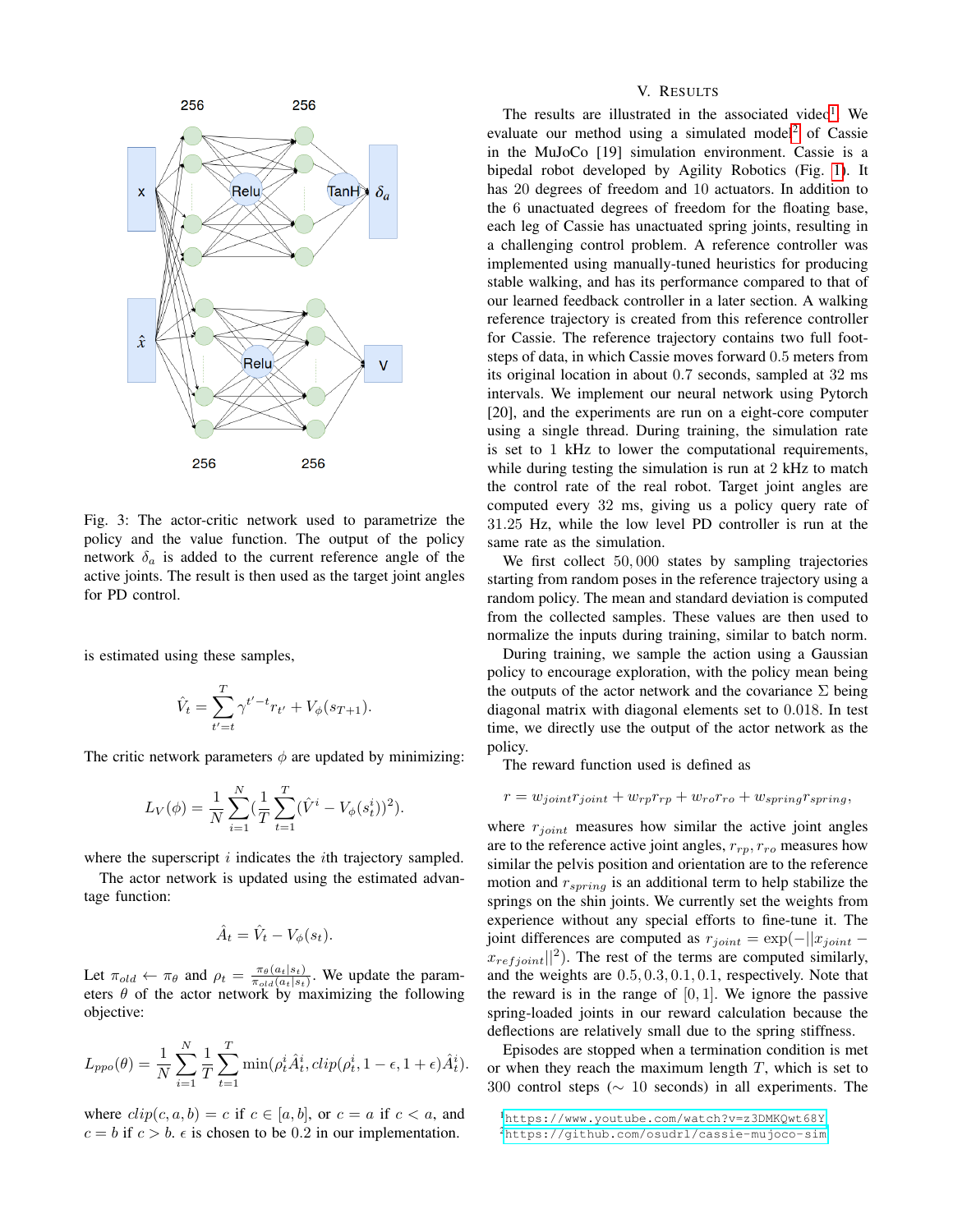<span id="page-4-0"></span>

Fig. 4: Learning curves for training with different target movement speeds. The speed is a function of the distance the reference motion travels in a single stride (i.e. two steps). The reference trajectory is 0.5 meter per stride.

termination condition we use is whether the height of the pelvis is lower than 0.6 meter or higher than 1.2 meters, or the reward is less than 0.6. We collect a maximum of 3, 000 samples. These samples are then used for updating the actor and critic networks. The update is done by performing stochastic subgradient descent on the loss functions described in Sec[.IV-C.](#page-2-1) We use a batch size of 128 and perform 64 updates using the Adam optimizer [21]. The step size for Adam is initially set to  $1e^{-3}$  for the actor network, and  $1e^{-2}$ for the critic. These are then decreased by  $1\%$  after each iteration, until the step size is less than  $1e^{-4}$  for actor and  $1e^{-3}$  for critic.

# *A. 3D Walking*

We use our framework to train a controller of the 3D simulated model of Cassie using a reference motion. The resulting learning curve is shown in Fig. [4.](#page-4-0) The policy reaches peak performance in the first 200 iterations, and we stop training after 300 iterations, which takes around 2.5 hours. Please see the accompanying video for more results. Without external disturbances, the learned controller can accumulate a total reward of about 250 where the maximum possible reward is 300.

#### *B. Sensory Delay*

We simulate sensory delay by feeding the robot state information from a few milliseconds in the past. The controllers perform well with a 5 ms delay, accumulating a reward of 247 on average over 10 runs. However the robot quickly falls with a delay of 10 ms, although we are also assuming that the delay impacts the PD-control loops.

## *C. Terrain and Perturbation Test*

We further evaluate the robustness of our learned controller by having the robot walk blindly across uneven terrain. The terrain is generated in Mujoco using a sinusoidal function.

The height map is in the form  $z = h \sin x$ , where z is the height of the terrain,  $x$  is the distance in meters along the direction the robot is heading, and  $h$  is the center-topeak terrain height ratio. We compare the robustness of our learned controller to the reference controller on terrain with different h values. The reference controller can walk across sinusoidal terrain with  $h = 0.07$  without falling, while our learned controller can handle up to  $h = 0.15$  without falling. For the perturbation test, our learned controller can recover from pushes that last for 0.2 s with a magnitude of 140 N in the forward direction, 90 N in the backward direction, and 50 N from either the left or right side. In comparison, the reference controller can cope with disturbances of up to 50 N in the forward direction, 70 N in the backward direction, and 15 N to the sides.

# *D. Different Speed*

To see if we could learn feedback controllers of different speeds, we train different policy for different reference motion by stretching and compressing the x position of the pelvis in the original reference motion. Note that by varying the speed in this way, the resulting reference motion is no longer physically feasible, with the foot sliding along the ground when it should be fixed. We compute solutions for speeds of  $0, 2, 3$ , and  $4 \times$  the original reference motion. The training for each speed takes 3 to 5 hours, and the system can learn controllers that successfully track the desired speed with reasonable motion without any additional hyperparameter tuning. Fig. [4](#page-4-0) shows the learning curves for training with reference motions of different speeds. Note that the learning process has become unstable for reference motion with a  $4\times$ speed. We believe this result stems from the policy making tradeoffs between following a physically infeasible motion and tracking the desired speed.

# *E. Interpolation*

We explore the possibility of having Cassie speed up and slow down by interpolating between different policies trained with different target speeds. Given an interpolation parameter  $\lambda \in [0, 1]$ , and policy  $\pi_1, \pi_2$  with reference motion  $\hat{X}_1, \hat{X}_2$ , we construct a interpolated reference motion as  $\hat{X} =$  $\{\hat{x}_t = \lambda \hat{x}_{1t} + (1 - \lambda)\hat{x}_{2t} | \hat{x}_{1t} \in \hat{X}_1, \hat{x}_{2t} \in \hat{X}_2\}$ , and given  $\hat{x}_t \in \hat{X}$ , the interpolated policy would be  $\pi(a|(x, \hat{x}_t))$  =  $\lambda \pi_1(a|(x, \hat{x}_{1t})) + (1 - \lambda) \pi_2(a|(x, \hat{x}_{2t})).$ 

With this interpolation scheme, we let  $\lambda = 1 - 0.625t_{sim}$ until  $\lambda$  is equal to 0, where  $t_{sim}$  is the clock in simulation. We can successfully speed up and slow down the gait by interpolating between a policy that walks 0.5 m per stride and 1.0 m per stride, as well as between 1.0 m per stride and 1.5 m per stride.

We also test if interpolating in this way can increase the robot's robustness on uneven terrain, which is similar to the gait library used in [2]. We let the robot interpolate between 0.5 m per stride and 1.0 m per stride based on the current speed of the pelvis, which naturally speeds up and slows down when going up and down slopes. With an interpolated